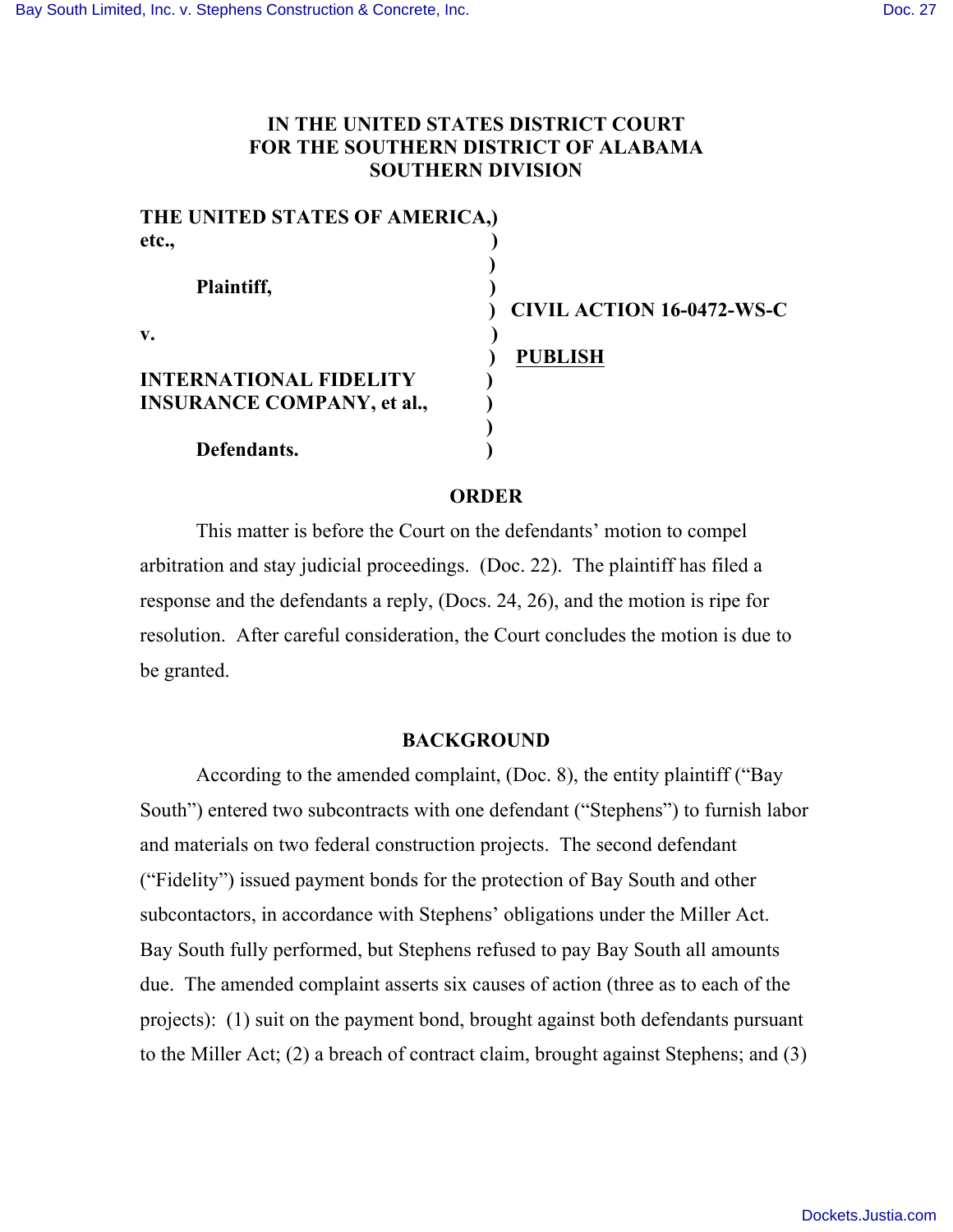a state law claim for violation of the Alabama Prompt Pay Act, brought against Stephens.

The defendants seek to compel arbitration of all claims against Stephens; they do not seek to compel arbitration of the claims against Fidelity.<sup>1</sup> The defendants seek a stay of all proceedings herein, including with respect to the claims against Fidelity, pending arbitration. (Doc. 22 at 2).

#### **DISCUSSION**

The Federal Arbitration Act ("FAA") "reflect[s] both a liberal federal policy favoring arbitration, and the fundamental principle that arbitration is a matter of contract." *Inetianbor v. CashCall, Inc.*, 768 F.3d 1346, 1349 (11<sup>th</sup> Cir. 2014) (internal quotes omitted). Thus, "courts must place arbitration agreements on an equal footing with other contracts, and enforce them according to their terms." *Id*. (internal quotes omitted).

Both subcontracts contain the following provision:

In the event of a dispute arising between CONTRACTOR and SUBCONTRACTOR under the Subcontract Agreement, at the election of the CONTRACTOR, and not otherwise, the dispute shall be settled by arbitration in accordance with the Construction Industry Arbitration Rules of the American Arbitration Association then in effect. Such arbitration shall be held in Birmingham, Alabama, or another location if mutually agreeable to the parties.

(Doc. 22-2 at 4; Doc. 22-3 at 4). The plaintiff makes no argument that its claims for breach of contract, and those for violation of the Alabama Prompt Pay Act, fall outside the terms of this provision. Neither does the plaintiff assert any objection or defense to the arbitrability of these claims. As to the Miller Act claims asserted against Stephens, however, the plaintiff raises three objections – one statutory, one contractual, and one procedural. The Court considers these in turn.

 $<sup>1</sup>$  Because the defendants do not seek to arbitrate the claims against Fidelity, the</sup> Court need not consider the plaintiff's arguments as to why it cannot be compelled to arbitrate those claims. (Doc. 24 at 7-10).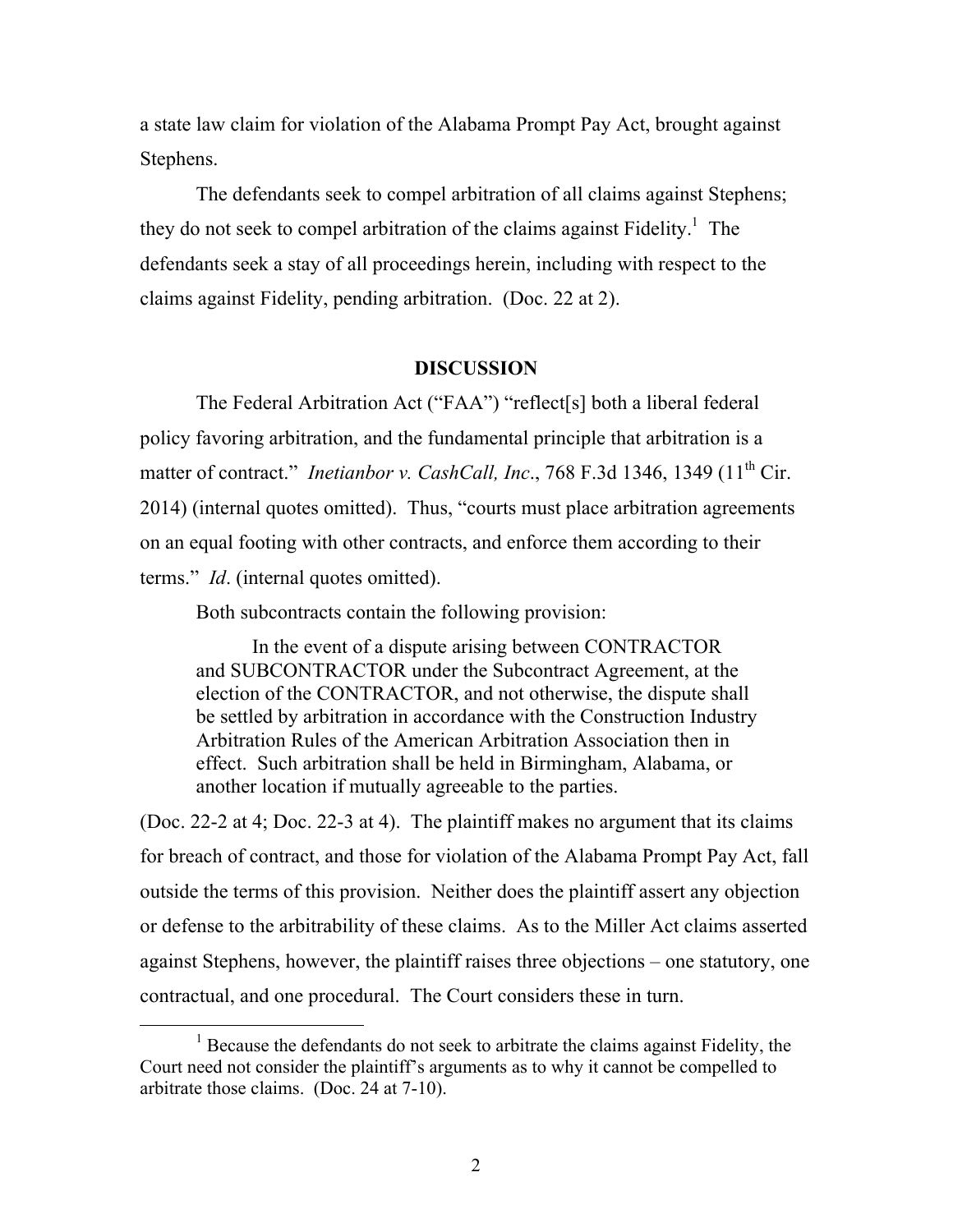## **I. Statutory Prohibition on Arbitration.**

The plaintiff argues that "the plain language of the Miller Act rejects arbitration." (Doc. 24 at 2). The plaintiff relies on the following provision, added to the Miller Act by amendment in 1999:

(c) A waiver of the right to bring a civil action on a payment bond required under this subchapter is void unless the waiver is –

(1) in writing;

(2) signed by the person whose right is waived; and

 (3) executed after the person whose right is waived has furnished labor or material for use in the performance of the contract.

40 U.S.C. § 3133(c). If a "waiver of the right to bring a civil action on a payment bond" includes an agreement to arbitrate Miller Act claims, then Section 3133(c) precludes arbitration of the Miller Act claims in this case, since the subcontracts – the only documents signed by the plaintiff – were executed before the plaintiff supplied labor and materials.<sup>2</sup>

As noted, the FAA "establishes a liberal federal policy favoring arbitration agreements," which "requires courts to enforce agreements to arbitrate according to their terms." *CompuCredit Corp. v. Greenwood*, 565 U.S. 95, 98 (2012) (internal quotes omitted). "That is the case even when the claims at issue are federal statutory claims, unless the FAA's mandate has been overridden by a contrary congressional command." *Id*. (internal quotes omitted). The question presented is whether Section 3133(c) constitutes such a command. "[T]he burden

 $^{2}$  In the decades preceding passage of Section 3133(c), federal courts held or assumed that a claim under the Miller Act could be the subject of an arbitration provision. *See, e.g., United States ex rel. Capolino Sons, Inc. v. Electronic & Missile Facilities, Inc.*, 364 F.2d 705, 706 ( $2<sup>nd</sup>$  Cir. 1966) (in a suit by a subcontractor against the contractor and its surety brought exclusively under the Miller Act, "we hold the Miller Act contains nothing that in any way prevents appellees from compelling appellant to arbitrate the dispute between them as he previously had agreed to do."). The plaintiff agrees that, prior to enactment of Section 3133(c), the Miller Act "contained no protections from mandatory arbitration clauses." (Doc. 24 at 4). Thus, the plaintiff's position rises or falls on the back of that provision.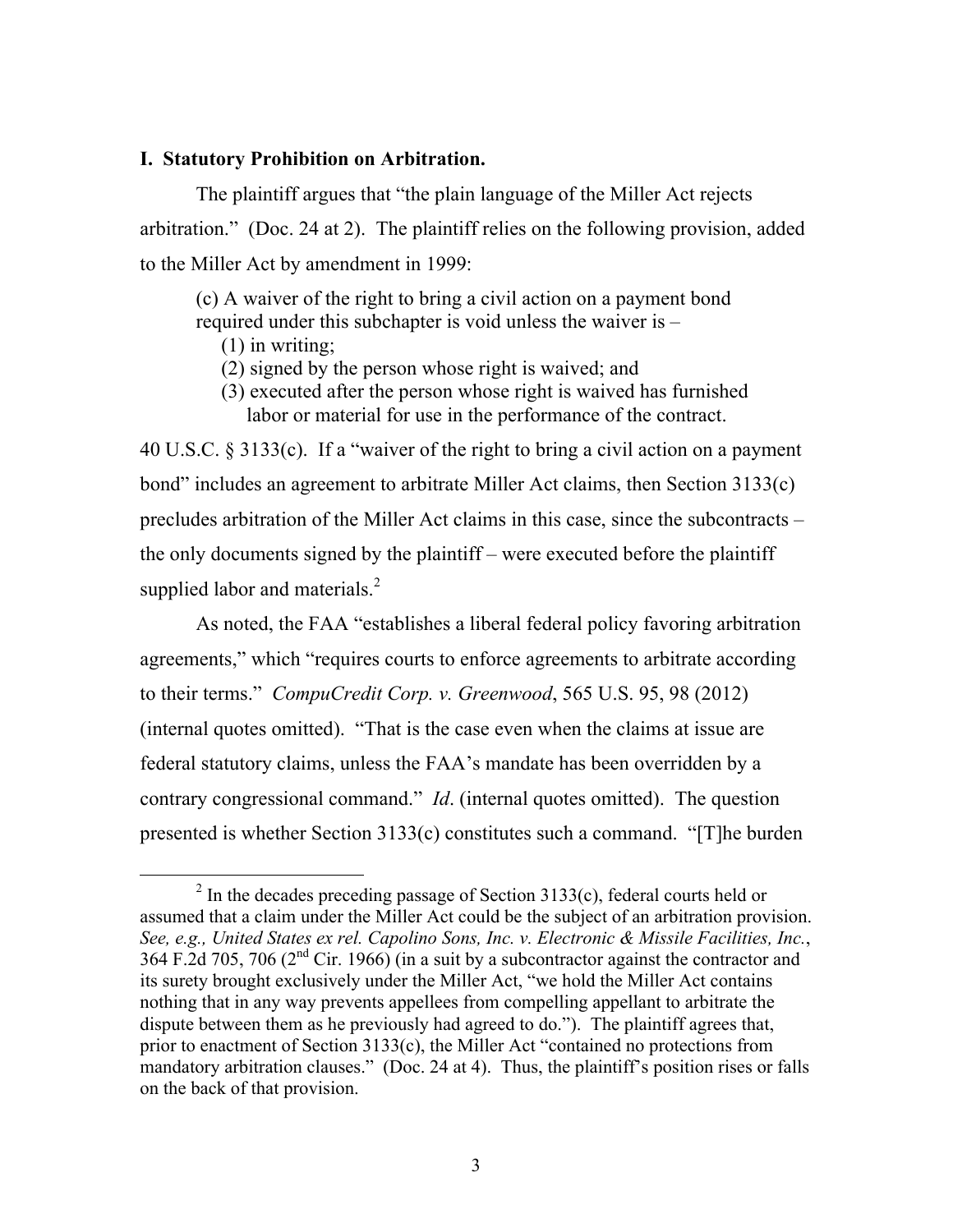is on [the plantiff] to show that Congress intended to preclude a waiver of a judicial forum for [Miller Act] claims." *Gilmer v. Interstate/Johnson Lane Corp.*, 500 U.S. 20, 26 (1991). "If such an intention exists, it will be discoverable in the text of the [Miller Act], its legislative history, or an inherent conflict between arbitration and the [Miller Act's] underlying purposes." *Id*. (internal quotes omitted).

While legislative history and inherent conflict are not irrelevant, statutory text is the most important consideration. As the Supreme Court has noted, when Congress has prohibited arbitration of statutory claims, it has done so with explicit "clarity." *CompuCredit*, 565 U.S. at 103. The two instances cited by the Supreme Court involved statutes expressly precluding resort to "arbitration" unless the agreement to arbitrate was reached after the dispute arose. *Id*. at 103-04. As the Eleventh Circuit has observed, "in every case the Supreme Court has considered involving a statutory right that does not explicitly preclude arbitration, it has upheld the application of the FAA." *Walthour v. Chipio Windshield Repair, LLC*, 745 F.3d 1326, 1331 (11th Cir. 2014) (internal quotes omitted). The *Walthour*  Court concluded that, from among the three sources of congressional intention, "the Supreme Court would focus primarily on the statutory text." *Id*.

Section 3133(c) does not mention arbitration and so does not mirror the clarity of the statutes the Supreme Court has found to preclude arbitration. The plaintiff does not pretend otherwise. Instead, it argues that Section 3133(c) must be construed to preclude arbitration because "Congress vested exclusive jurisdiction over Miller Act suits in federal courts." (Doc. 24 at 4). It is true that "[a] civil action under this subsection must be brought" in federal court, 40 U.S.C. § 3133(b)(3), but this provision does not demonstrate that Section 3133(c) bars arbitration of Miller Act claims. The former provision has existed as long as the Miller Act, so the plaintiff's concession that the Miller Act did not prohibit arbitration prior to 1999 effectively concedes that Section 3133(b)(3) does not impact the question of arbitration. At any rate, the Supreme Court has made clear

4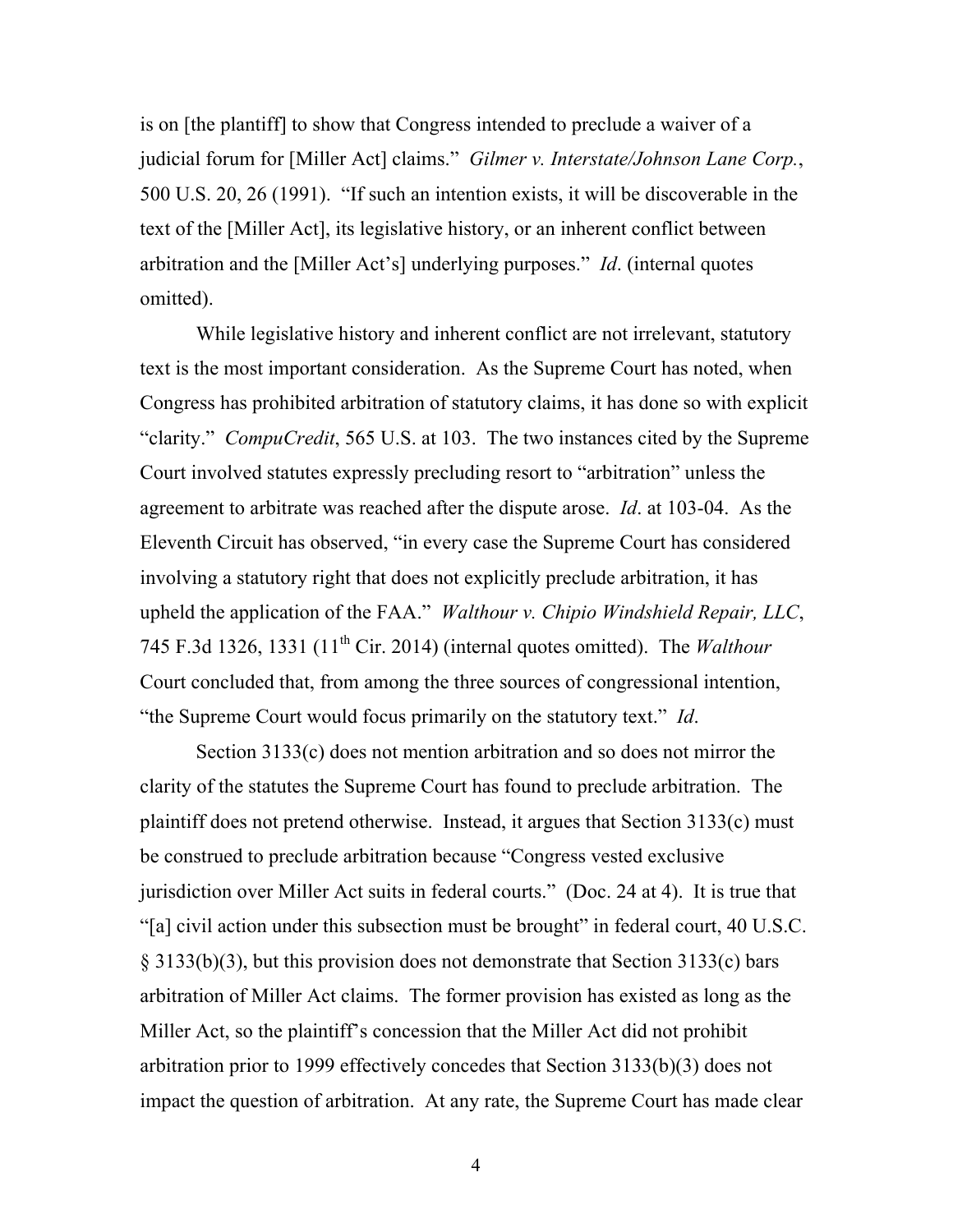that similar provisions in other statutes do not support a conclusion that arbitration of the statutory claims is prohibited. *CompuCredit*, 565 U.S. at 101 (citing cases).<sup>3</sup> "Thus, we have repeatedly recognized that contractually required arbitration of claims satisfies the statutory prescription of civil liability in court," and "the contemplated availability of judicial action [can] be limited to judicial action compelling or reviewing initial arbitral adjudication." *Id*. at 101-02.<sup>4</sup>

The plaintiff next argues that the phrasing of Section 3133(c) of its own weight unambiguously establishes that it bars arbitration of Miller Act claims. (Doc. 24 at 3, 7). Even ignoring the provision's failure to mention arbitration expressly, the Court cannot agree. What Section 3133(c) voids are certain "waiver[s] of the right to bring a civil action on a payment bond." The phrase, "bring a civil action," may reasonably be read to encompass only the filing of a lawsuit. *See, e.g., Black's Law Dictionary* 219 (9<sup>th</sup> ed. 2009) ("bring an action" defined as "[t]o sue; institute legal proceedings"). Under this reading, Section 3133(c) precludes waivers of the right to file suit under the Miller Act unless certain conditions are met but does not restrict arbitration of the Miller Act claims once suit is filed. Such a reading is consonant with *CompuCredit*'s statement that

<sup>&</sup>lt;sup>3</sup> Two of the statutes (the ADEA and RICO) provided for concurrent state and federal jurisdiction. The third (the Clayton Act), like the Miller Act, provided for exclusive federal jurisdiction. *Aquatherm Industries, Inc. v. Florida Power & Light Co*., 84 F.3d 1388, 1391 n.2 (11<sup>th</sup> Cir. 1996).

 $4$  "[B]y agreeing to arbitrate a statutory claim, a party does not forgo the substantive rights afforded by the statute; it only submits to their resolution in an arbitral, rather than a judicial, forum." *Gilmer*, 500 U.S. at 26 (internal quotes omitted). Thus, if resolution in a judicial forum constitutes a substantive right rather than a merely procedural one, waiver of that right through arbitration could be barred*. Mitsubishi Motors Corp. v. Soler Chrysler-Plymouth, Inc*., 473 U.S. 614, 628 (1985); *see also Walthour*, 745 F.3d at 1336 (addressing the difference between a "non-waivable, substantive right" and a "waivable procedural mechanism"). The plaintiff, however, has not argued – much less demonstrated – that Section 3133(b)(3) creates a substantive right to a judicial resolution of a Miller Act claim. Given *CompuCredit* and the cases cited therein, that would seem a Herculean task.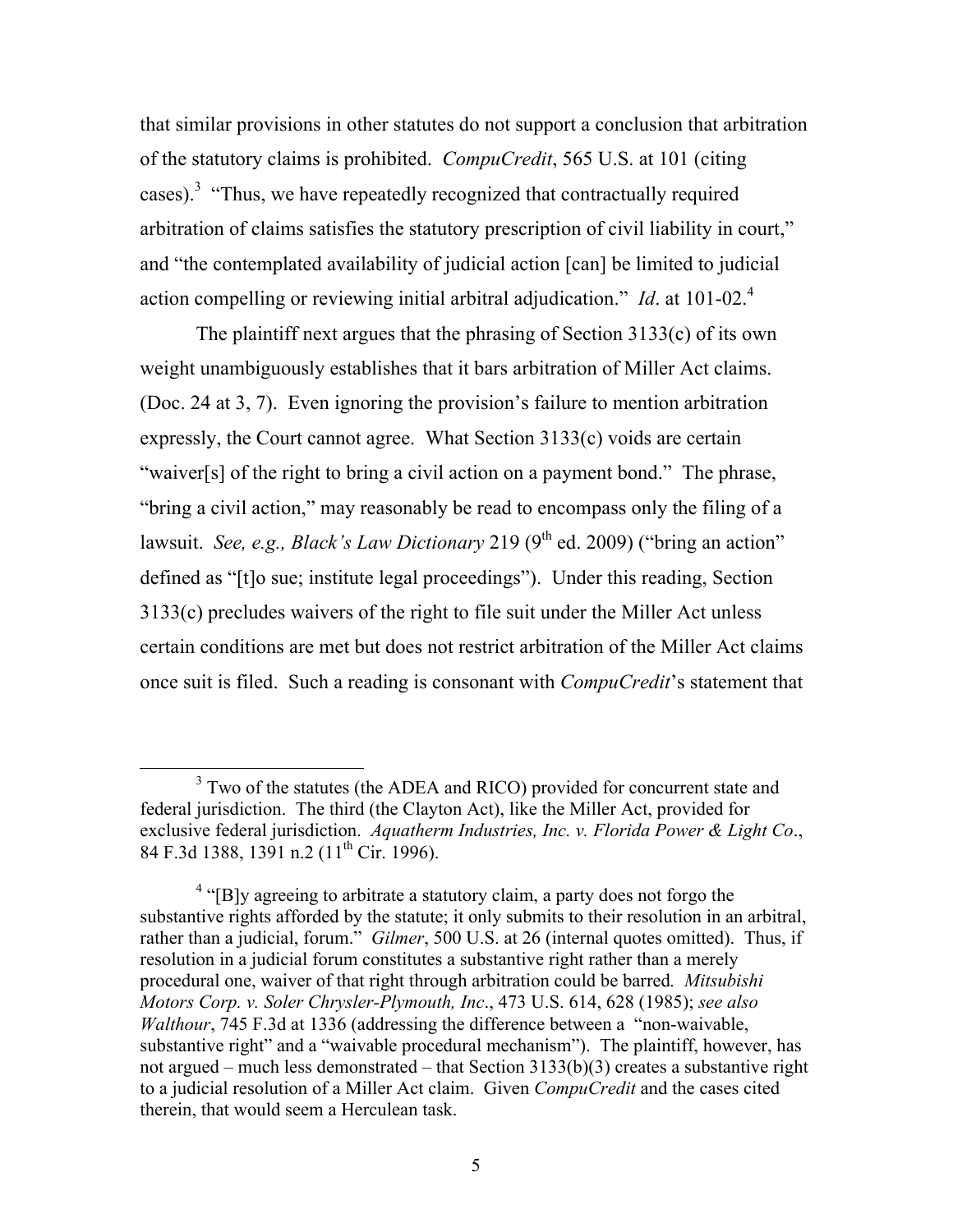"contractually required arbitration of claims satisfies the statutory prescription of civil liability in court." 565 U.S. at 101.

As noted, legislative history and inherent conflict are not irrelevant to the inquiry, although it remains doubtful that either can overcome the lack of express, or at least clear, preclusion of arbitration in the statute itself. The plaintiff resists the defendants' efforts to introduce legislative history, (Doc. 24 at 3, 7), yet it insists that Section 3133(c) was passed "specifically to protect sub-contractors from the greedy government contractors who insert unconscionable boilerplate arbitration clauses into their sub-contracts." (Doc. 24 at 4). The plaintiff offers no support for this *ipse dixit*. In fact, prior to 1999 numerous courts had held that "it is possible for a supplier to waive his rights under the Act [if the] waiver [is] clear and explicit*.*" *United States ex rel. Youngstown Welding and Engineering Co. v. Travelers Indemnity Co.*, 802 F.2d 1164, 1166 (9<sup>th</sup> Cir. 1986). *E.g., id.; United States ex rel. Friedrich Refrigerators, Inc. v. Forrester*, 441 F.2d 779, 782 (5<sup>th</sup> Cir. 1971); *United States ex rel. Clark-Fontana Paint Co. v. Glassman Construction Co.*, 397 F.2d 8, 10 (4<sup>th</sup> Cir. 1968); *United States ex rel. Industrial Contractors Corp. v. William Clairmont, Inc*., 341 F. Supp. 940, 943 (D. Neb. 1972). These cases did not involve arbitration clauses but waivers of any remedy under the Miller Act. Section 3133(c) is thus perfectly consistent with a congressional desire to rein in these negations of relief on payment bonds without altering the recognized permissibility of arbitration clauses as providing the means of obtaining such relief.

Because Section 3133(c) does not unambiguously forbid the arbitration of Miller Act claims, the Court may review the legislative history of the amendment. *E.g., United States v. Mount Sinai Medical Center, Inc., 486 F.3d 1248, 1251* (11<sup>th</sup> Cir. 2007). The House Committee on Government Reform submitted a report recommending that H.R. 1219 (which proposed, among other revisions to the Miller Act, the addition of Section 3133(c)) be enacted into law. In discussing that provision, the committee stated the following:

6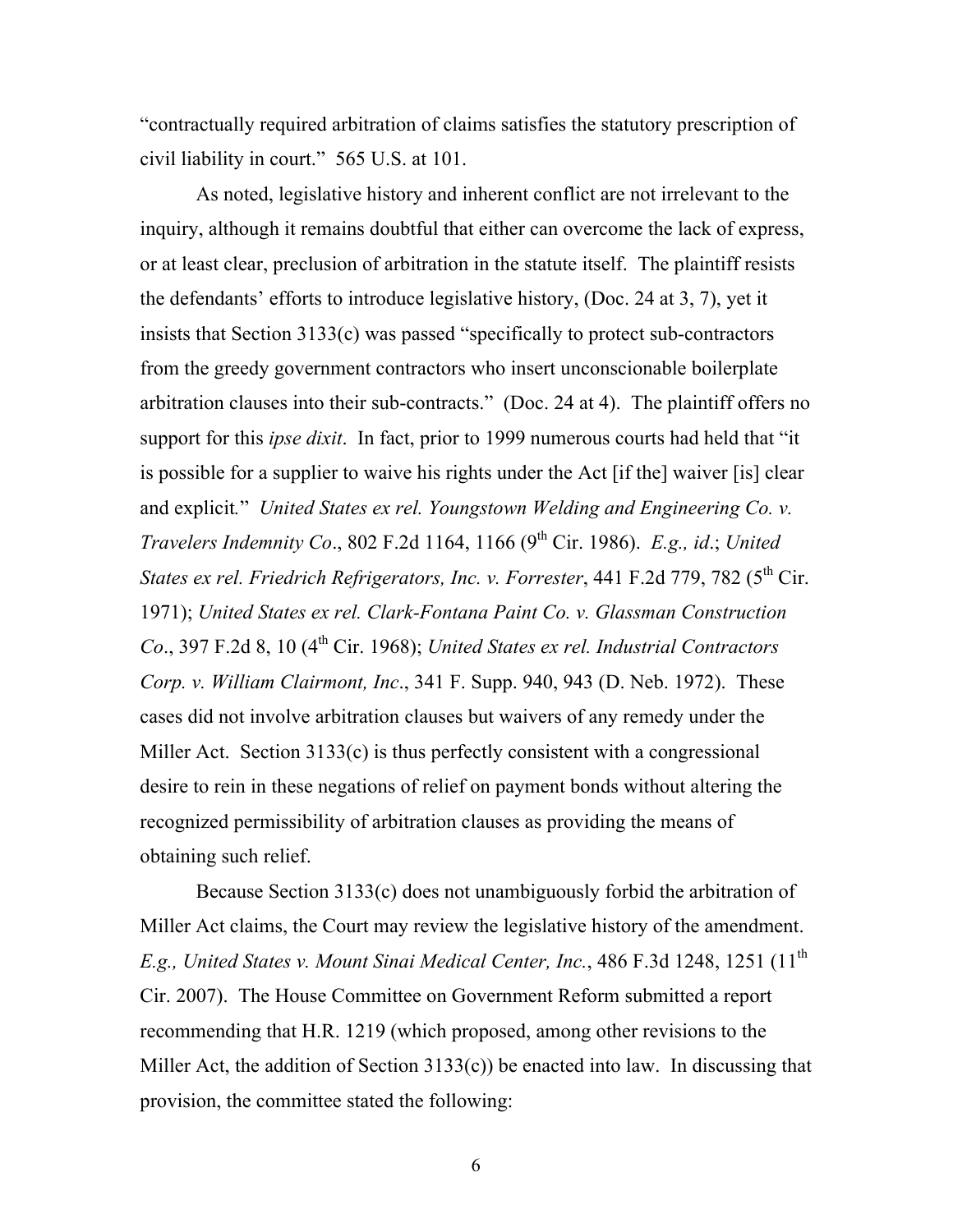… [T]he bill would void waivers of Miller Act *payment bond protections* prior to commencing the work.

…

 The bill also specifies workable limitations on the conditions under which the Act's *payment protections* could be waived by an intended beneficiary of those protections. … At the same time, the bill would preserve the right of a subcontractor or supplier to waive its Miller Act *right under the payment bond* once it has commenced performance under the contract.

 *This bill does not void subcontract provisions requiring arbitration or other alternative methods of resolving disputes*. Such provisions would remain enforceable with a claimant's Miller Act rights preserved by a timely suit that can be stayed pending the outcome of the subcontract dispute resolution procedure. The bill respects the freedom of the parties to the subcontract to specify means to resolve their disputes and the exclusive jurisdiction of the district court to decide issues arising under the Miller Act.

H.R. Rep. No. 106-277(I), at \*2, \*5 (1999) (emphasis added). It seems inescapable from this statement that the purpose of Section 3133(c) is to protect subcontractors and suppliers from waiving their rights to recover on the payment bonds required by the Miller Act and not to forbid the arbitration of such claims after suit is filed. The plaintiff, which understandably fought mightily to prevent the Court from considering the report, offers no alternative construction of its import. Even if such a thing were possible, it could not provide the "clarity" that the Supreme Court has required before finding a statutory preclusion of arbitration.

While not directly referring to "inherent conflict" between arbitration and the Miller Act's underlying purpose, the plaintiff reminds the Court that the Miller Act is "highly remedial in nature." (Doc. 24 at 4 (internal quotes omitted)). And so it is, with the result that it is "entitled to a liberal construction and application." *F.D. Rich Co. v. United States ex rel. Industrial Lumber Co*., 417 U.S. 116, 124 (1974) (internal quotes omitted). That status, however, is unhelpful to the plaintiff's position. "So long as the prospective litigant effectively may vindicate [his or her] statutory cause of action in the arbitral forum, the statute will continue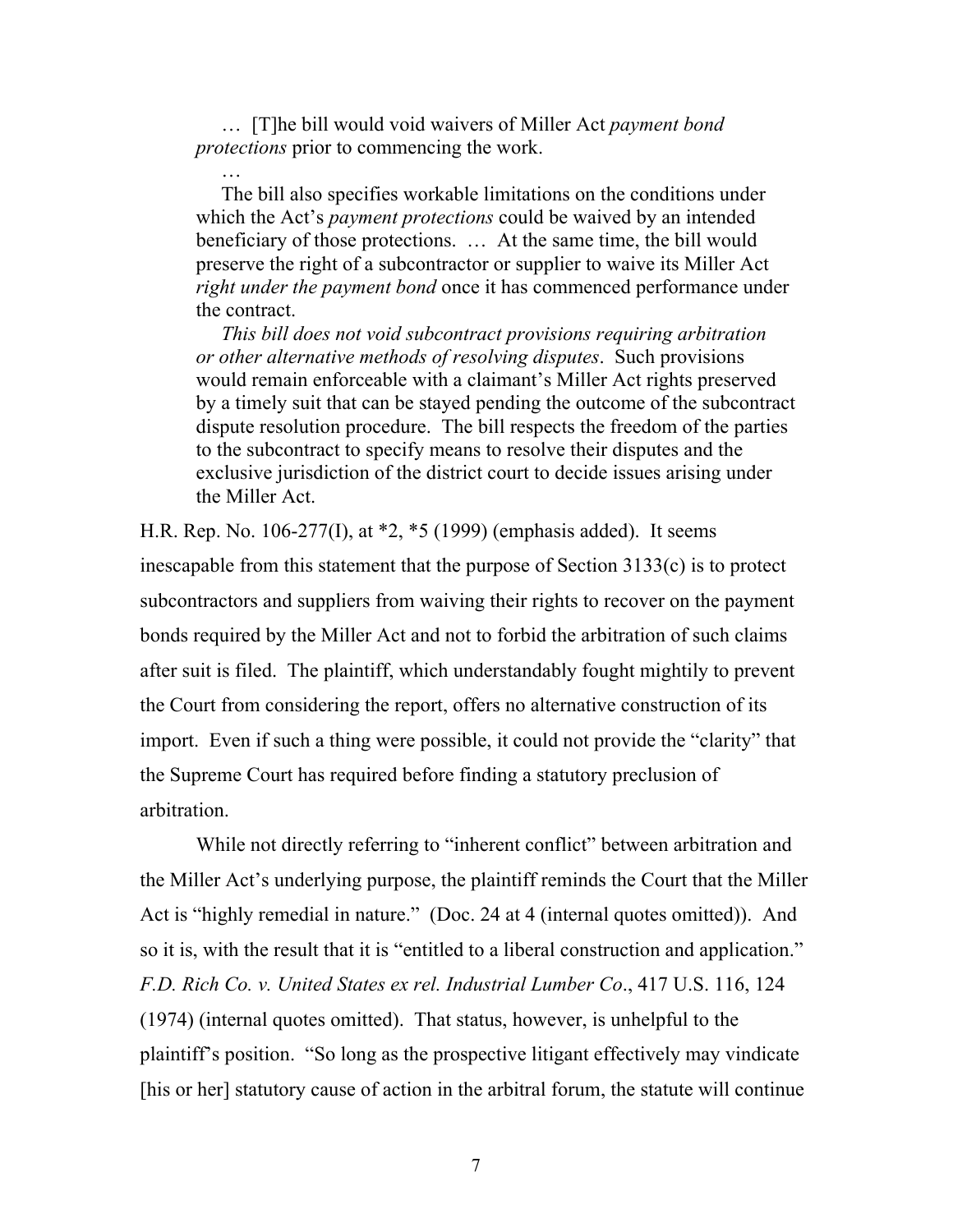to serve both its remedial and deterrent function." *Gilmer*, 500 U.S. at 28 (internal quotes omitted).

The plaintiff points to a sister court as having concluded that Section 3133(c) applies to agreements to submit claims to administrative dispute resolution. (Doc. 24 at 4-5). Because the opinion in *United States ex rel. Zurich American Insurance Co*., 99 F. Supp. 3d 543 (E.D. Pa. 2015), is not based on the governing analysis as identified in *Gilmer*, *CompuCredit* and other cases, the Court does not find that opinion (to the uncertain extent it stands for the proposition for which the plaintiff cites it) persuasive.<sup>5</sup>

In summary, the plaintiff has not met its burden of demonstrating that Congress has precluded the arbitration of Miller Act claims.

## **II. Scope of Arbitration Provision.**

"[T]he federal policy favoring arbitration … cannot serve to stretch a contract beyond the scope originally intended by the parties." *International Underwriters AG v. Triple I: International Investments, Inc*., 533 F.3d 1342, 1347  $(11<sup>th</sup> Cir. 2008)$  (internal quotes omitted). The plaintiff argues that Stephens' Miller Act claim is not "a dispute arising ... under the Subcontract Agreement" between them within the contemplation of the arbitration provision. (Doc. 24 at 10-11). The defendants disagree. (Doc. 26 at 10-11). Neither side addresses the

 <sup>5</sup> The plaintiff, (Doc. 24 at 5), also considers *United States ex rel. Lighting and Power Services, Inc. v. Interface Construction Corp.*, 553 F.3d 1150 (8<sup>th</sup> Cir. 2009), to be helpful to its cause, due to the panel's statement that Section 3133(c) "cut[s] strongly against using equitable estoppel to weaken the Act's cause of action." *Id*. at 1156. The Court is unable to follow the plaintiff's unarticulated reasoning; in any event, such general judicial statements cannot substitute for the clear congressional statement required by the Supreme Court.

Finally, the plaintiff, (Doc. 24 at 5-6), quotes a former Fifth Circuit opinion for the proposition that agreements to litigate Miller Act claims in state court are void as violating the exclusive federal jurisdiction provision of Section 3133(b)(3). *United States ex rel. Portland Construction Co. v. Weiss Pollution Control Corp*., 532 F.2d 1009, 1012 (5th Cir. 1976). This case, of course, involves no such attempt, and *Portland Construction* says nothing about the impact of Section 3133(c) on arbitration agreements.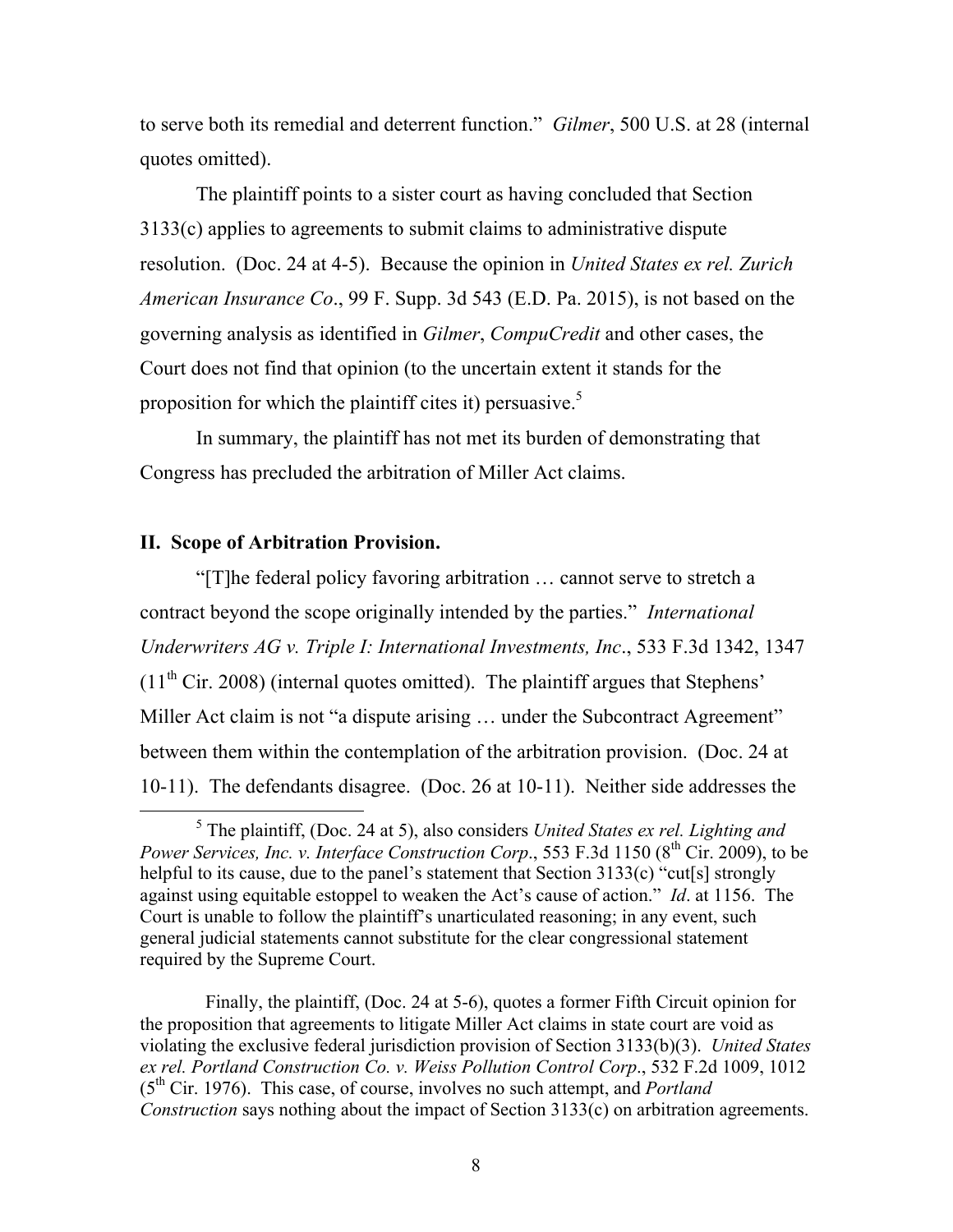antecedent issue of whether the scope of the arbitration provision is to be determined by the Court or by the arbitrator.

"Unless the parties clearly and unmistakably provide otherwise, the question of whether the parties agreed to arbitrate is to be decided by the court, not the arbitrator." *AT&T Technologies, Inc. v. Communications Workers of America*, 475 U.S. 643, 649 (1986). That clear and unmistakable provision can arise from the parties' agreement to use particular arbitration rules that themselves call for the arbitrator to decide questions regarding the scope of arbitration. *Terminix International Co. v. Palmer Ranch Limited Partnership*, 432 F.3d 1327, 1332 (11<sup>th</sup> Cir. 2005) (where the parties agreed that the Commercial Arbitration Rules of the American Arbitration Association ("AAA") would apply, and where Rule 8(a) of those rules provided that "[t]he arbitrator shall have the power to rule on his or her own jurisdiction, including any objections with respect to the existence, scope or validity of the arbitration agreement," the parties "clearly and unmistakably agreed that the arbitrator should decide whether the arbitration clause is valid."); *U.S. Nutraceuticals, LLC v. Cyanotech Corp.*, 769 F.3d 1308, 1311 (11<sup>th</sup> Cir. 2014) ("When the parties incorporated into the 2007 contract the rules of the [AAA], they clearly and unmistakably contracted to submit questions of arbitrability to an arbitrator.").

 As noted, the subcontracts provide that arbitration will be conducted "in accordance with the Construction Industry Arbitration Rules of the American Arbitration Association then in effect." (Doc. 22-2 at 4; Doc. 22-3 at 4). As in *Terminix*, Rule 8(a) provides that "[t]he arbitrator shall have the power to rule on his or her own jurisdiction, including any objections with respect to the existence, scope, or validity of the arbitration agreement." Construction Industry Arbitration Rules and Mediation Procedures (July 2015) (available online at adr.org/construction). Because the parties have clearly and unmistakably provided that the arbitrator will decide the scope of their arbitration agreement, any question

9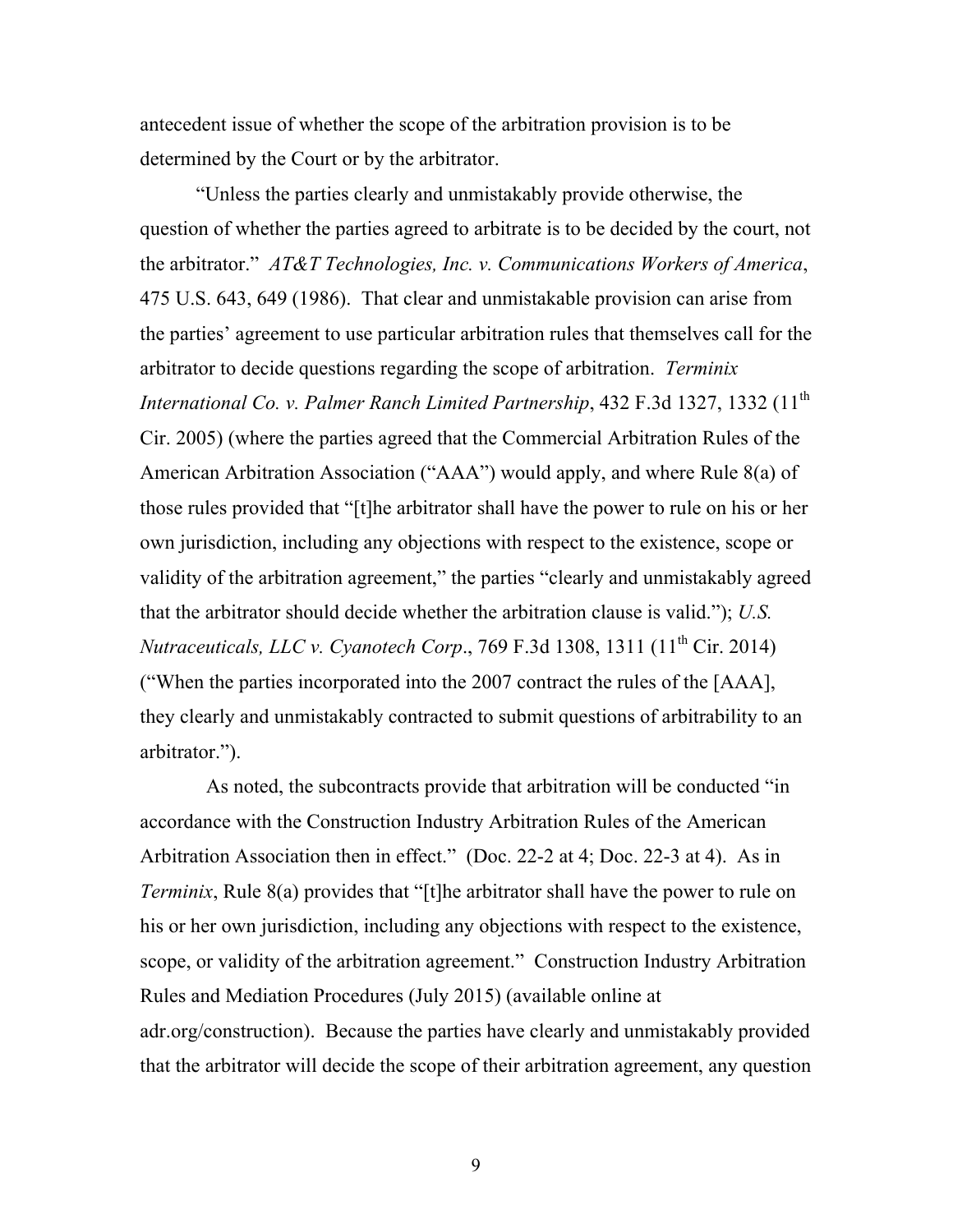whether the agreement extends to Miller Act claims must be decided by the arbitrator, not by the Court.

### **III. Procedural Violations.**

The motion to compel arbitration is supported by the affidavit of Stephens' president and by the two subcontracts. (Docs. 22-1 to -3). The plaintiff argues that the defendants' motion is brought under Rule 12(b)(6) and that, pursuant to Rule 12(d), the Court cannot consider the affidavit or subcontracts without transforming the motion into one for summary judgment, the resolution of which would be premature before the plaintiff is given an opportunity to conduct discovery. (Doc. 24 at 13-14). The plaintiff cites no judicial authority in support of its position.

The defendants do not identify their motion as being brought under Rule 12(b)(6), or under any other procedural rule. "Motions to compel arbitration are treated generally as motions to dismiss for lack of subject matter jurisdiction pursuant to Federal Rule of Civil Procedure 12(b)(1)." *Owings v. T-Mobile USA, Inc*., 978 F. Supp. 2d 1215, 1222 (M.D. Fla. 2013) (internal quotes omitted); *accord Maestre v. American Express Co*., 2014 WL 12605504 at \*1 (S.D. Fla. 2014). Alternatively, "[m]otions to compel arbitration … concern venue and are brought properly under Federal Rule of Civil Procedure 12(b)(3) …." *Grasty v. Colorado Technical University*, 599 Fed. Appx. 596 (7<sup>th</sup> Cir. 2015). Both rules permit the consideration of material beyond the pleadings, and neither is subject to Rule 12(d). The plaintiff's *ipse dixit* that Rule 12(b)(6) applies furnishes no persuasive reason to reject these authorities.<sup>6</sup>

 $6$  Nor would it make any discernible sense to delay a ruling on the defendants' motion based on the consideration of outside materials. The plaintiff does not dispute that the subcontracts are genuine and that they accurately reflect the parties' agreement. The only purposes of the affidavit are to authenticate the subcontracts and to show the interstate commerce element necessary under the FAA – points with which the plaintiff does not disagree.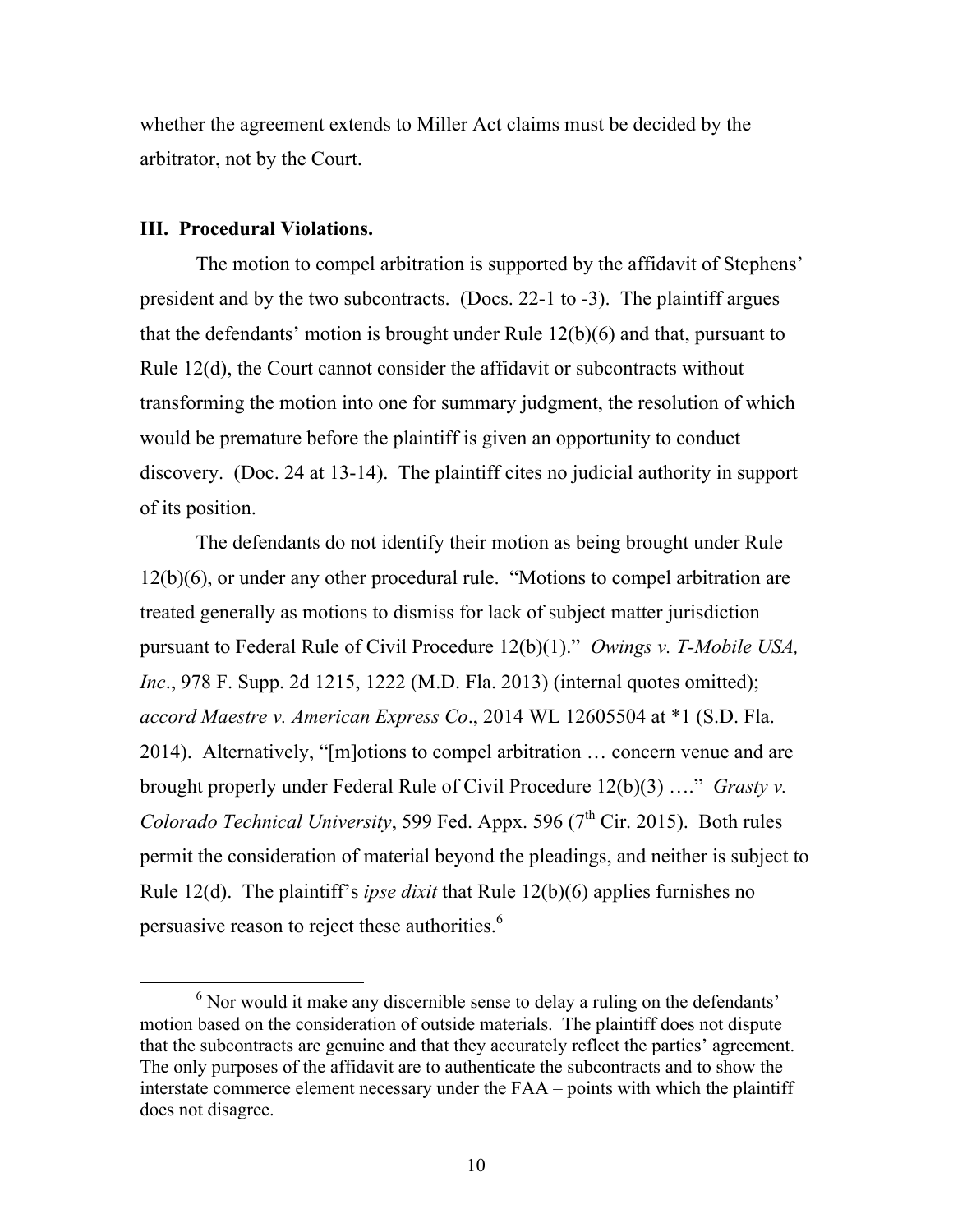#### **IV. Stay of Proceedings.**

As noted, the defendants seek a stay of all proceedings herein pending arbitration of the claims against Stephens. The plaintiff, apparently cognizant of 9 U.S.C. § 3, voices no opposition to a stay with respect to the claims against Stephens. However, the plaintiff objects that a stay as to its Miller Act claims against Fidelity "would wreak damage on [the plaintiff] and … would subvert the rationale for the Miller Act." (Doc. 24 at 12). Its sole authority in support of denying a stay is *United States ex rel. Pensacola Construction Co. v. St. Paul Fire and Marine Insurance Co*., 705 F. Supp. 306 (W.D. La. 1988).

The defendants do not suggest that Fidelity is entitled to a stay under Section 3. Instead, they argue for a discretionary stay as contemplated by the Supreme Court. (Doc. 22 at 14). "In some cases, of course, it may be advisable to stay litigation among the non-arbitrating parties pending the outcome of the arbitration. That decision is one left to the district court … as a matter of its discretion to control its docket." *Moses H. Cone Memorial Hospital v. Mercury Construction Corp*., 460 U.S. 1, 20 n.23 (1983). The defendants cite a wealth of cases granting or upholding a stay of a Miller Act claim against a surety pending arbitration of the subcontractor's claims against the contractor.<sup>7</sup> They also cite several cases questioning or criticizing the *Pensacola Construction* decision. The

<sup>&</sup>lt;sup>7</sup> These include *Warren Brothers Co. v. Cardi Corp.*, 471 F.2d 1304 (1<sup>st</sup> Cir. 1973); *United States ex rel. Capolino Sons, Inc. v. Electric & Missile Facilities, Inc.*, 364 F.2d 705 (2nd Cir. 1966); *Agostini Brothers Building Corp. v. United States ex rel. Virginia-Carolina Electrical Works, Inc*., 142 F.2d 854 (4th Cir. 1944); *United States ex rel. Maverick Construction Management Services, Inc. v. Consigli Construction Co.*, 873 F. Supp. 2d 409 (D. Me. 2012); *United States ex rel. Milestone Tarant, LLC v. Federal Insurance Co.*, 672 F. Supp. 2d 92 (D.D.C. 2009); *United States ex rel. MPA Construction, Inc. v. XL Specialty Insurance Co*., 349 F. Supp. 2d 934 (D. Md. 2004); *United States ex rel. Tanner v. Daco Construction, Inc.*, 38 F. Supp. 2d 1299 (N.D. Okla. 1999); *United States ex rel. John Jamar Construction Services v. Travelers Casualty and Surety Co. of America*, 2015 WL 757858 (S.D. Tex. 2015); *United States ex rel. Vining Corp. v. Carothers Construction, Inc*., 2010 WL 1931100 (M.D. Ga. 2010); *A.A. Bellucci Construction Co. v. United States Surety Co*., 2010 WL 456775 (M.D. Pa. 2010).